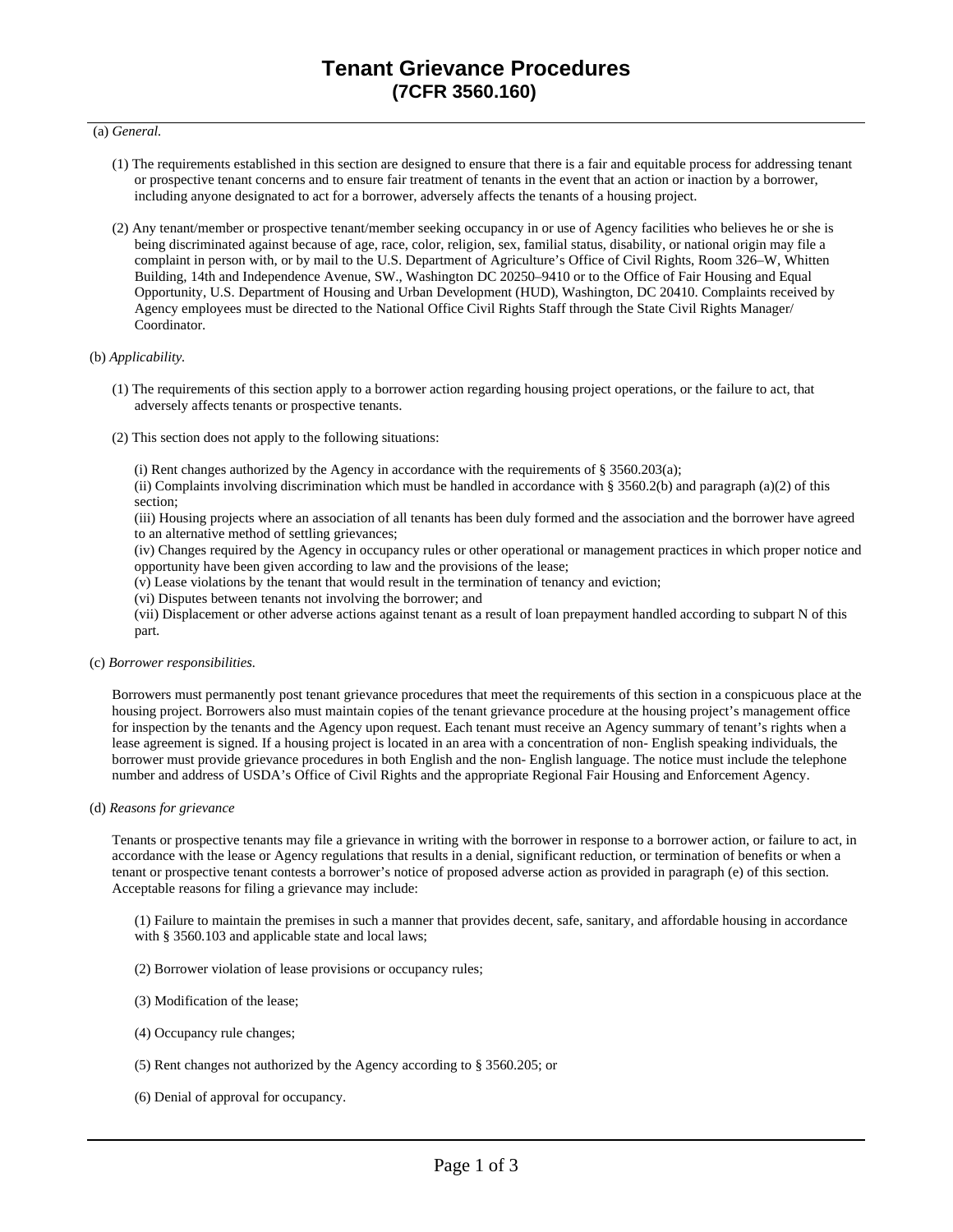(e) *Notice of adverse action.* 

In the case of a proposed action that may have adverse consequences for tenants or prospective tenants such as denial of admission to occupancy and changes in the occupancy rules or lease, the borrower must notify the tenant or prospective tenant in writing. In the case of a Borrower's proposed adverse action including denial of admission to occupancy, the Borrower shall notify the applicant/tenant in writing. The notice must be delivered by certified mail return receipt requested, or a hand delivered letter with a signed and dated acknowledgement of receipt from the applicant/tenant, The notice must give specific reasons for the proposed action. The notice must also advise the tenant or prospective tenant of ''the right to respond to the notice within ten calendar days after date of the notice'' and of ''the right to a hearing in accordance with § 3560.160 (f), which is available upon request.'' The notice must contain the information specified in paragraph (a)(2) of this section. For housing projects in areas with a concentration of non-English speaking individuals, the notice must be in English and the non-English language.

(f) *Grievances and responses to notice of adverse action.* 

The following procedures must be followed by tenants, prospective tenants, or borrowers involved in a grievance or a response to an adverse action.

- (1) The tenant or prospective tenant must communicate to the borrower in writing any grievance or response to a notice within 10 calendar days after occurrence of the adverse action or receipt of a notice of intent to take an adverse action.
- (2) Borrowers must offer to meet with tenants to discuss the grievance within 10 calendar days of receiving the grievance. The Agency encourages borrowers and tenants or prospective tenants to make an effort to reach a mutually satisfactory resolution to the grievance at the meeting.
- (3) If the grievance is not resolved during an informal meeting to the tenant or prospective tenant's satisfaction, the borrower must prepare a summary of the problem and submit the summary to the tenant or prospective tenant and the Agency within 10 calendar days The summary should include: The borrower's position; the applicant/ tenant's position; and the result of the meeting. The tenant also may submit a summary of the problem to the Agency.
- (g) *Hearing process.*

The following procedures apply to a hearing process.

- (1) *Request for hearing.* If the tenant or prospective tenant desires a hearing, a written request for a hearing must be submitted to the borrower within 10 calendar days after the receipt of the summary of any informal meeting.
- (2) *Selection of hearing officer or hearing panel.* In order to properly evaluate grievances and appeals, the borrower and tenant must select a hearing officer or hearing panel. If the borrower and the tenant cannot agree on a hearing officer, then they must each appoint a member to a hearing panel and the members selected must appoint a third member. If within 30 days from the date of the request for a hearing, the tenant and borrower have not agreed upon the selection of a hearing officer or hearing panel, the borrower must notify the Agency by mail of the situation. The Agency will appoint a person to serve as the sole hearing officer. The Agency may not appoint a hearing officer who was earlier considered by either the borrower or the tenant, in the interest of ensuring the integrity of the process.
- (3) *Standing hearing panel.* In lieu of the procedure contained in paragraph (g)(2) of this section for each grievance or appeal presented, a borrower may ask the Agency to approve a standing hearing panel for the housing project.
- (4) *Examination of records.* The borrower must allow the tenant the opportunity, at a reasonable time before a hearing and at the expense of the tenant, to examine or copy all documents, records, and policies of the borrower that the borrower intends to use at a hearing unless otherwise prohibited by law or confidentiality agreements.
- (5) *Scheduling of hearing.* If a standing hearing panel has been approved, a hearing will be scheduled within 15 calendar days after receipt of the tenant's or prospective tenant's request for a hearing. If a hearing officer or hearing panel must be selected, a hearing will be scheduled within 15 calendar days after the selection or appointment of a hearing panel or a hearing officer. All hearings will be held at a time and place mutually convenient to both parties. If the parties cannot agree on a meeting place or time, the hearing officer or hearing panel will designate the place and time.
- (6) *Escrow deposits.* If a grievance involves a rent increase not authorized by the Agency, or a situation where a borrower fails to maintain the property in a decent, safe, and sanitary manner, rental payments may be deposited by the tenant into an escrow account, provided the tenant's rental payments are otherwise current.

(i) The escrow account deposits must continue until the complaint is resolved through informal discussion or by the hearing officer or panel.